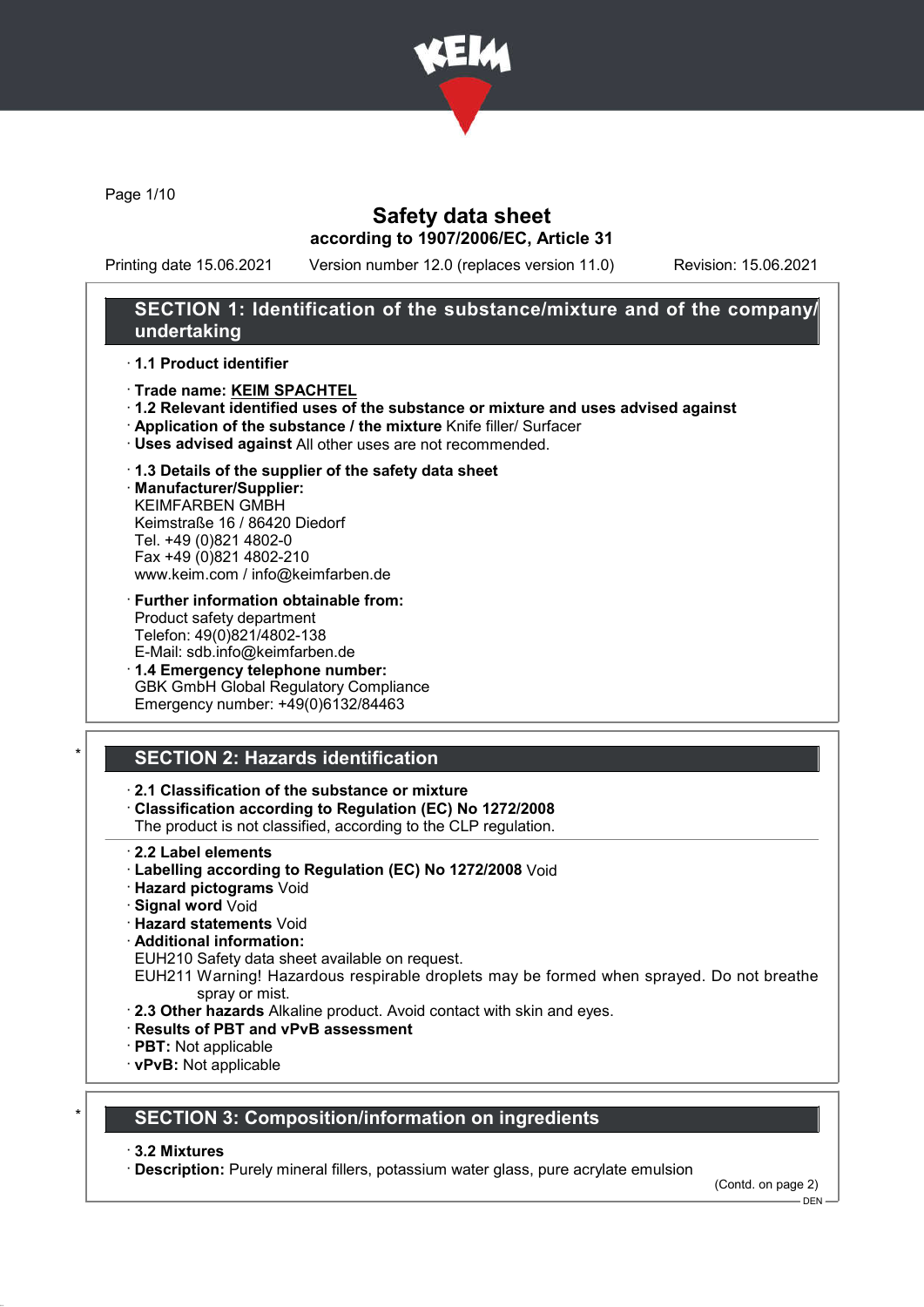

Page 2/10

## Safety data sheet according to 1907/2006/EC, Article 31

Printing date 15.06.2021 Version number 12.0 (replaces version 11.0) Revision: 15.06.2021

(Contd. of page 1)

#### Trade name: KEIM SPACHTEL

#### Dangerous components:

CAS: 13463-67-7 EINECS: 236-675-5 Index number: 022-006-00-2 Reg.nr.: 01-2119486799-10 xxxx

titanium dioxide [in powder form containing 1 % or more ≤2.5% of particles with aerodynamic diameter  $\leq 10 \text{ }\mu\text{m}$ ] Carc. 2, H351

Additional information: For the wording of the listed hazard phrases refer to section 16.

### SECTION 4: First aid measures

#### · 4.1 Description of first aid measures

- · General information:
- No special measures required.

When seeing the doctor we suggest to present this safety data sheet.

- · After inhalation: Supply fresh air; consult doctor in case of complaints.
- · After skin contact:
- Immediately wash with water and soap and rinse thoroughly.
- Do not use solvents or thinners.
- If skin irritation continues, consult a doctor.
- · After eye contact:
- Rinse opened eye for several minutes under running water. Then consult a doctor.
- · After swallowing:

Rinse mouth and throat well with water.

Do not induce vomiting; call for medical help immediately.

- · 4.2 Most important symptoms and effects, both acute and delayed
- No further relevant information available.
- · 4.3 Indication of any immediate medical attention and special treatment needed No further relevant information available.

### SECTION 5: Firefighting measures

- · 5.1 Extinguishing media
- · Suitable extinguishing agents:
- Product itself does not burn. Co-ordinate fire-fighting measures to the fire surroundings.
- · 5.2 Special hazards arising from the substance or mixture
- No further relevant information available.
- · 5.3 Advice for firefighters
- · Specila protective equipment: Wear self-contained respiratory protective device.
- · Additional information
- Dispose of fire debris and contaminated fire fighting water in accordance with official regulations. In case of fire do not breathe smoke, fumes and vapours.

(Contd. on page 3)

 $-$  DEN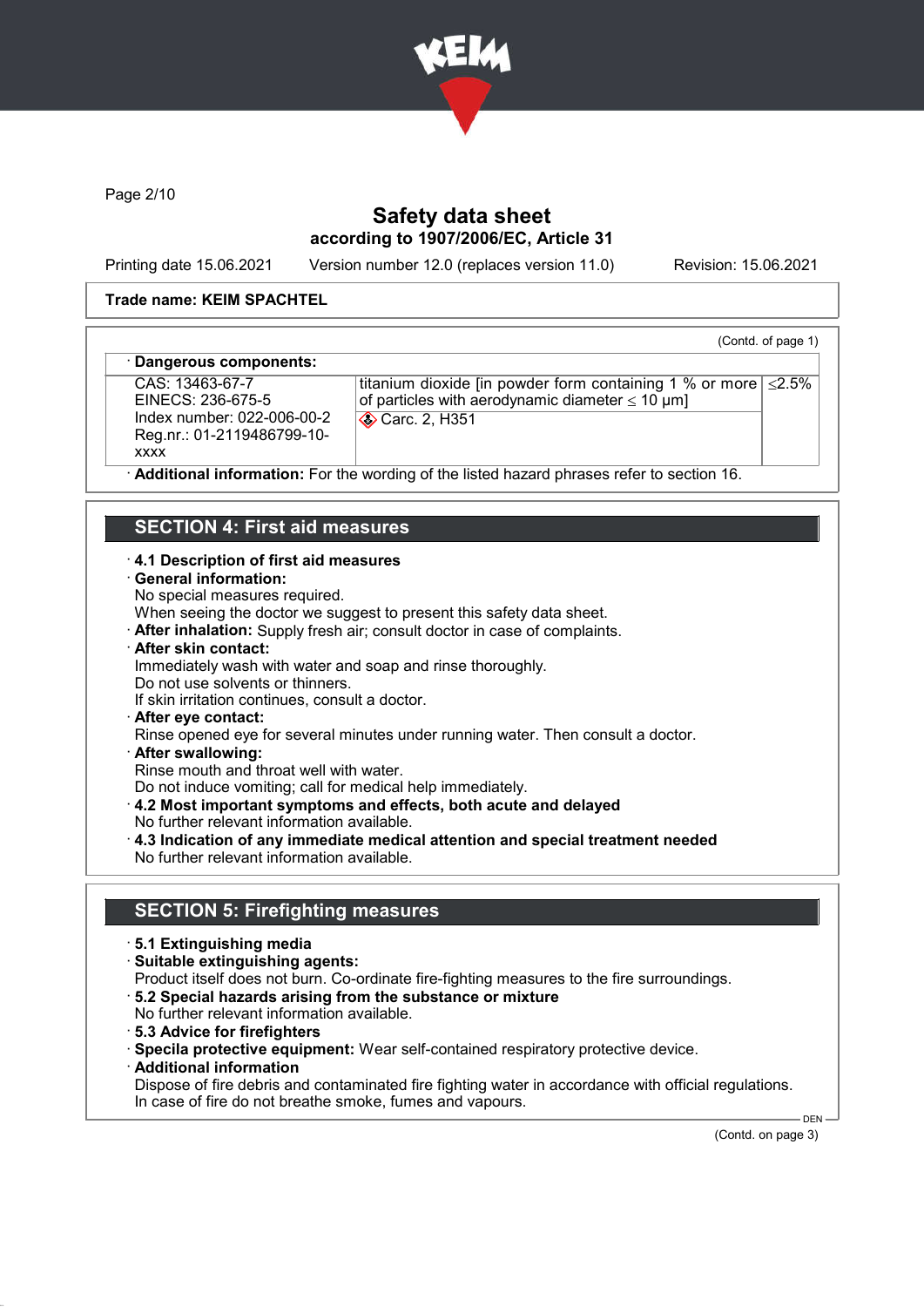

Page 3/10

### Safety data sheet according to 1907/2006/EC, Article 31

Printing date 15.06.2021 Version number 12.0 (replaces version 11.0) Revision: 15.06.2021

### Trade name: KEIM SPACHTEL

(Contd. of page 2)

### SECTION 6: Accidental release measures

- · 6.1 Personal precautions, protective equipment and emergency procedures Respect the protection rules (see section 7 a. 8). Avoid contact with skin and eyes. Ensure adequate ventilation Particular danger of slipping on leaked/spilled product. · 6.2 Environmental precautions: Do not allow product to reach soil, sewage system or any water course. Follow local governmental rules and regulations. · 6.3 Methods and material for containment and cleaning up: Absorb with liquid-binding material (sand, diatomite, acid binders, universal binders, sawdust). Do not allow to dry out Dispose of the material collected according to regulations. Clear contaminated areas thoroughly. 6.4 Reference to other sections See Section 7 for information on safe handling. See Section 8 for information on personal protection equipment. See Section 13 for disposal information. SECTION 7: Handling and storage · 7.1 Precautions for safe handling Keep receptacles tightly sealed. Avoid contact with skin and eyes. See item 8 (8.2) for information about suitable protective equipment and technical precautions. Respect the protection rules. Information about fire - and explosion protection: The product is not flammable. No special measures required. · 7.2 Conditions for safe storage, including any incompatibilities · Storage: · Requirements to be met by storerooms and receptacles: Store only in unopened original receptacles. Keep in the original containers in a cool and dry place. · Information about storage in one common storage facility: Store away from metals. · Further information about storage conditions: Protect from frost. Store in cool, dry conditions in well sealed receptacles. Protect from heat and direct sunlight.
- · Storage class: 12
- · 7.3 Specific end use(s) No further relevant information available.

(Contd. on page 4)

**DEN**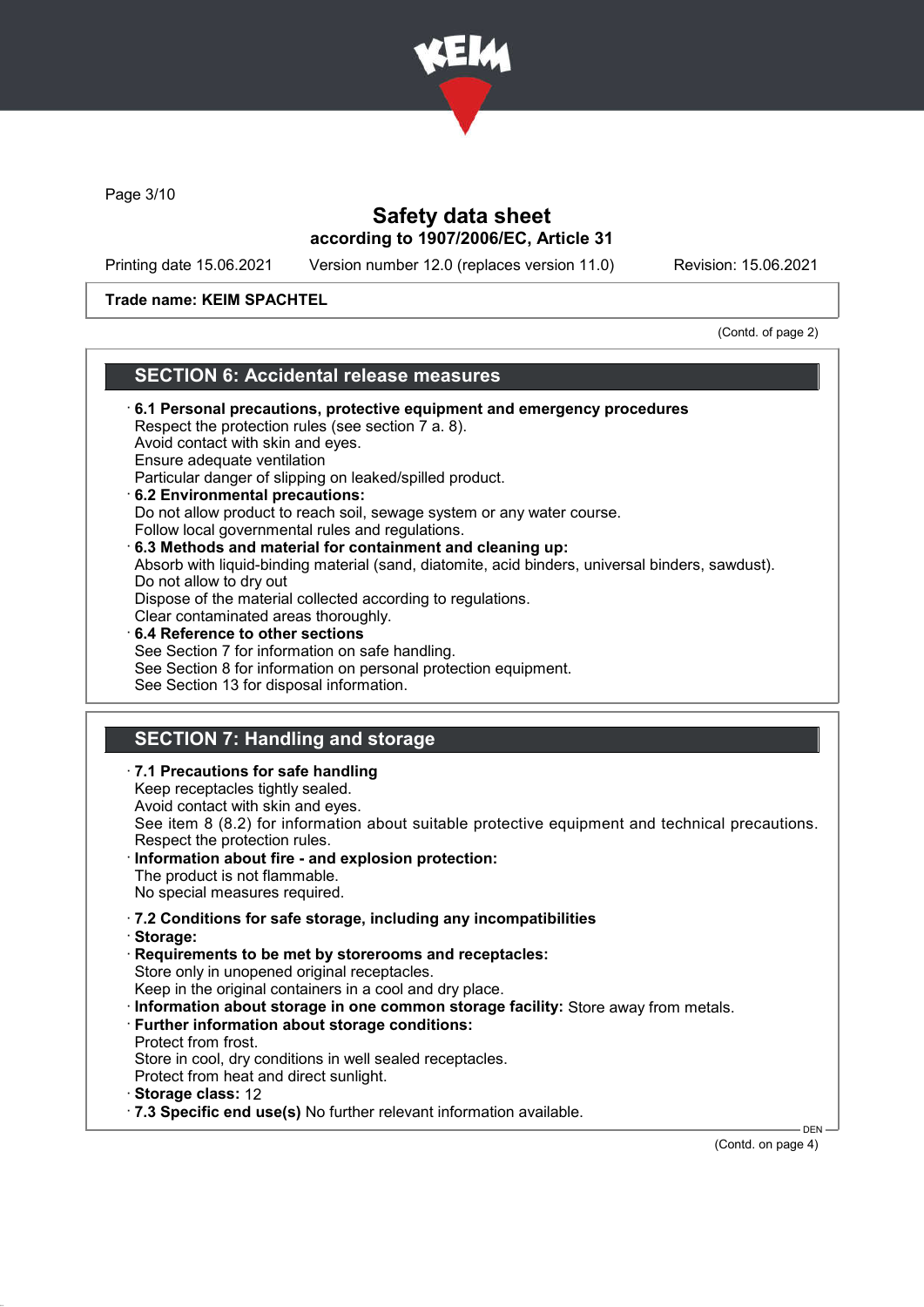

Page 4/10

# Safety data sheet according to 1907/2006/EC, Article 31

Printing date 15.06.2021 Version number 12.0 (replaces version 11.0) Revision: 15.06.2021

Trade name: KEIM SPACHTEL

(Contd. of page 3)

|                                                                                                     | <b>SECTION 8: Exposure controls/personal protection</b>                                                                                                                                                                                                                                                                                                       |  |  |
|-----------------------------------------------------------------------------------------------------|---------------------------------------------------------------------------------------------------------------------------------------------------------------------------------------------------------------------------------------------------------------------------------------------------------------------------------------------------------------|--|--|
| 8.1 Control parameters                                                                              |                                                                                                                                                                                                                                                                                                                                                               |  |  |
| Ingredients with limit values that require monitoring at the workplace:<br>14808-60-7 Quartz (SiO2) |                                                                                                                                                                                                                                                                                                                                                               |  |  |
|                                                                                                     |                                                                                                                                                                                                                                                                                                                                                               |  |  |
|                                                                                                     | 13463-67-7 titanium dioxide [in powder form containing 1 % or more of particles with<br>aerodynamic diameter $\leq 10$ µm]                                                                                                                                                                                                                                    |  |  |
|                                                                                                     | AGW (Germany) Long-term value: 1.25* 10** mg/m <sup>3</sup><br>2(II);*alveolengängig**einatembar; AGS, DFG                                                                                                                                                                                                                                                    |  |  |
|                                                                                                     | Additional information: The lists valid during the making were used as basis.                                                                                                                                                                                                                                                                                 |  |  |
| 8.2 Exposure controls                                                                               |                                                                                                                                                                                                                                                                                                                                                               |  |  |
|                                                                                                     | · Individual protection measures, such as personal protective equipment                                                                                                                                                                                                                                                                                       |  |  |
|                                                                                                     | · General protective and hygienic measures:                                                                                                                                                                                                                                                                                                                   |  |  |
|                                                                                                     | Avoid contact with the eyes and skin.                                                                                                                                                                                                                                                                                                                         |  |  |
| Do not inhale aerosols.                                                                             |                                                                                                                                                                                                                                                                                                                                                               |  |  |
|                                                                                                     | Wash hands before breaks and at the end of work.                                                                                                                                                                                                                                                                                                              |  |  |
|                                                                                                     | Immediately remove all soiled and contaminated clothing.                                                                                                                                                                                                                                                                                                      |  |  |
| <b>Respiratory protection: Filter: P</b>                                                            |                                                                                                                                                                                                                                                                                                                                                               |  |  |
| <b>Hand protection Protective gloves</b>                                                            |                                                                                                                                                                                                                                                                                                                                                               |  |  |
| <b>Material of gloves</b>                                                                           |                                                                                                                                                                                                                                                                                                                                                               |  |  |
| suitable material e.g.:                                                                             |                                                                                                                                                                                                                                                                                                                                                               |  |  |
| Nitrile impregnated cotton-gloves                                                                   |                                                                                                                                                                                                                                                                                                                                                               |  |  |
| Butyl rubber, BR                                                                                    | Recommended thickness of the material: $\geq 0.5$ mm                                                                                                                                                                                                                                                                                                          |  |  |
|                                                                                                     | The selection of the suitable gloves does not only depend on the material, but also on further marks<br>of quality and varies from manufacturer to manufacturer. As the product is a preparation of several<br>substances, the resistance of the glove material can not be calculated in advance and has therefore<br>to be checked prior to the application. |  |  |
|                                                                                                     | Penetration time of glove material                                                                                                                                                                                                                                                                                                                            |  |  |
|                                                                                                     | Value for the permeation: level $\geq 6$ (480 min)<br>The determined penetration times according to EN 16523-1:2015 are not performed under practical                                                                                                                                                                                                         |  |  |
| is recommended.                                                                                     | conditions. Therefore a maximum wearing time, which corresponds to 50% of the penetration time,                                                                                                                                                                                                                                                               |  |  |
| has to be observed.                                                                                 | The exact break trough time has to be found out by the manufacturer of the protective gloves and                                                                                                                                                                                                                                                              |  |  |
|                                                                                                     | Eye/face protection Goggles recommended during refilling<br><b>Body protection: Protective work clothing</b>                                                                                                                                                                                                                                                  |  |  |
|                                                                                                     | <b>Environmental exposure controls</b>                                                                                                                                                                                                                                                                                                                        |  |  |
| See Section 12 and 6.2                                                                              | No further relevant information available.                                                                                                                                                                                                                                                                                                                    |  |  |
|                                                                                                     |                                                                                                                                                                                                                                                                                                                                                               |  |  |

(Contd. on page 5)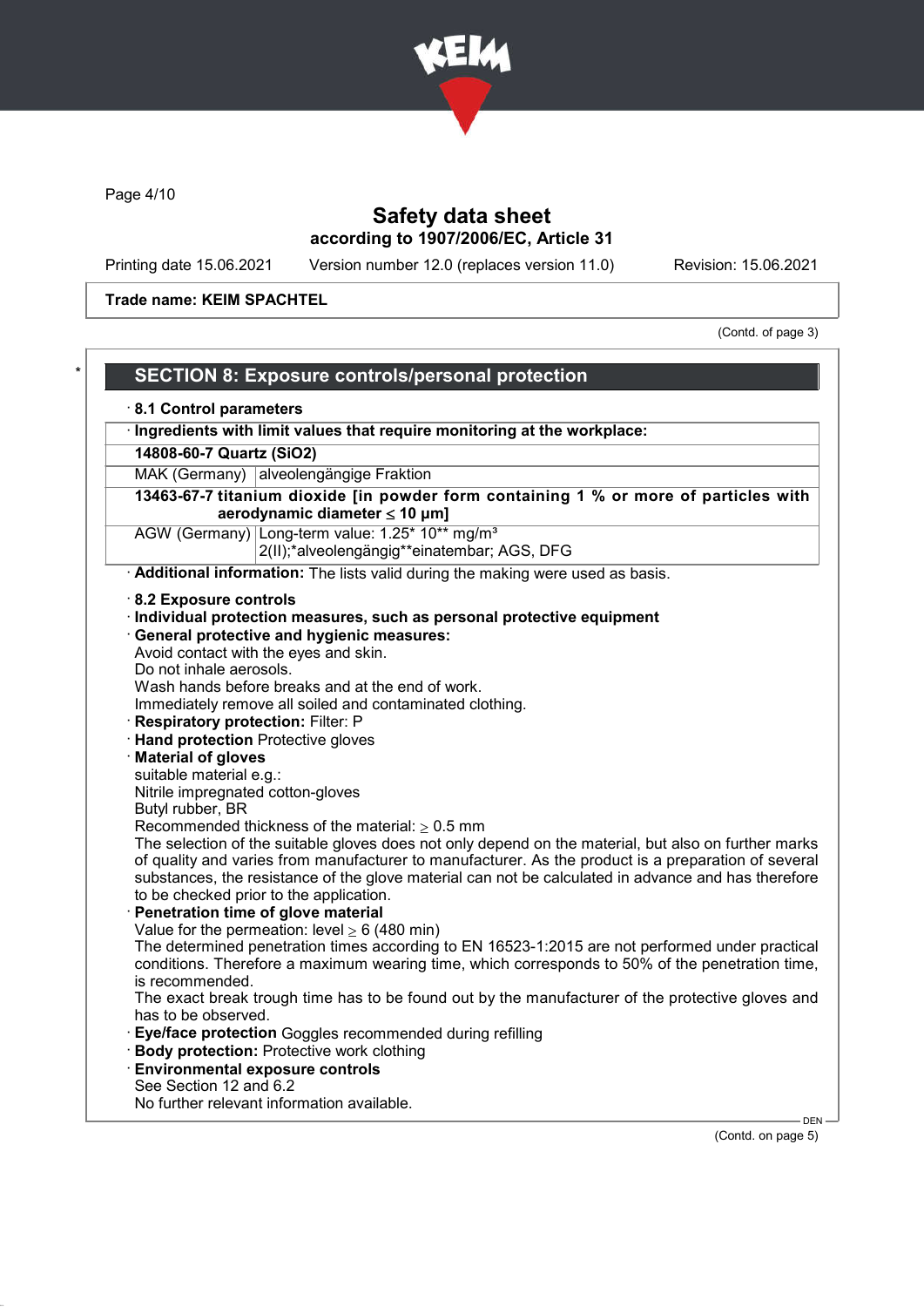

Page 5/10

# Safety data sheet according to 1907/2006/EC, Article 31

Printing date 15.06.2021 Version number 12.0 (replaces version 11.0) Revision: 15.06.2021

Trade name: KEIM SPACHTEL

(Contd. of page 4)

DEN

| <b>SECTION 9: Physical and chemical properties</b>        |                                                |
|-----------------------------------------------------------|------------------------------------------------|
| 9.1 Information on basic physical and chemical properties |                                                |
| · General Information<br>· Colour:                        | White                                          |
| · Odour:                                                  | Odourless                                      |
| · Odour threshold:                                        |                                                |
|                                                           | Not determined                                 |
| · Melting point/freezing point:                           | Not determined                                 |
| · Boiling point or initial boiling point and              |                                                |
| boiling range                                             | $~100~^{\circ}$ C                              |
| · Flammability                                            | Product is not flammable.                      |
| <b>Lower and upper explosion limit</b>                    |                                                |
| · Lower:                                                  | Not applicable                                 |
| · Upper:                                                  | Not applicable                                 |
| · Flash point:                                            | Not applicable                                 |
| · Auto-ignition temperature:                              | Product is not selfigniting.                   |
| · Decomposition temperature:                              | Not determined                                 |
| ∙ pH                                                      | Not determined                                 |
| · Viscosity:                                              |                                                |
| <b>Kinematic viscosity</b>                                | Not determined                                 |
| · Dynamic:                                                | Not determined.                                |
| · Solubility                                              |                                                |
| · water:                                                  | Miscible                                       |
| · Partition coefficient n-octanol/water (log              |                                                |
| value)                                                    | Not applicable                                 |
| · Vapour pressure at 20 °C:                               | $~23$ hPa                                      |
| · Density and/or relative density                         |                                                |
| · Density at 20 °C:                                       | $1.7 - 1.8*$ g/cm <sup>3</sup>                 |
| · Relative density                                        | Not determined                                 |
| · Vapour density                                          | Not applicable.                                |
| ⋅ 9.2 Other information                                   | * The values are for freshly produced material |
|                                                           | and may change with the time.                  |
| · Appearance:                                             |                                                |
| $\cdot$ Form:                                             | Pasty                                          |
| · Important information on protection of health           |                                                |
| and environment, and on safety.                           |                                                |
| · Ignition temperature:                                   | Not determined                                 |
| <b>Explosive properties:</b>                              | Product does not present an explosion hazard.  |
| <b>Change in condition</b>                                |                                                |
| Softening point/range                                     |                                                |
| Oxidising properties:                                     | Not applicable                                 |
| <b>Evaporation rate</b>                                   | Not applicable.                                |
| · Information with regard to physical hazard              |                                                |
| classes                                                   |                                                |
| · Explosives                                              | Void                                           |
| · Flammable gases                                         | Void                                           |
|                                                           | (Contd. on page 6)                             |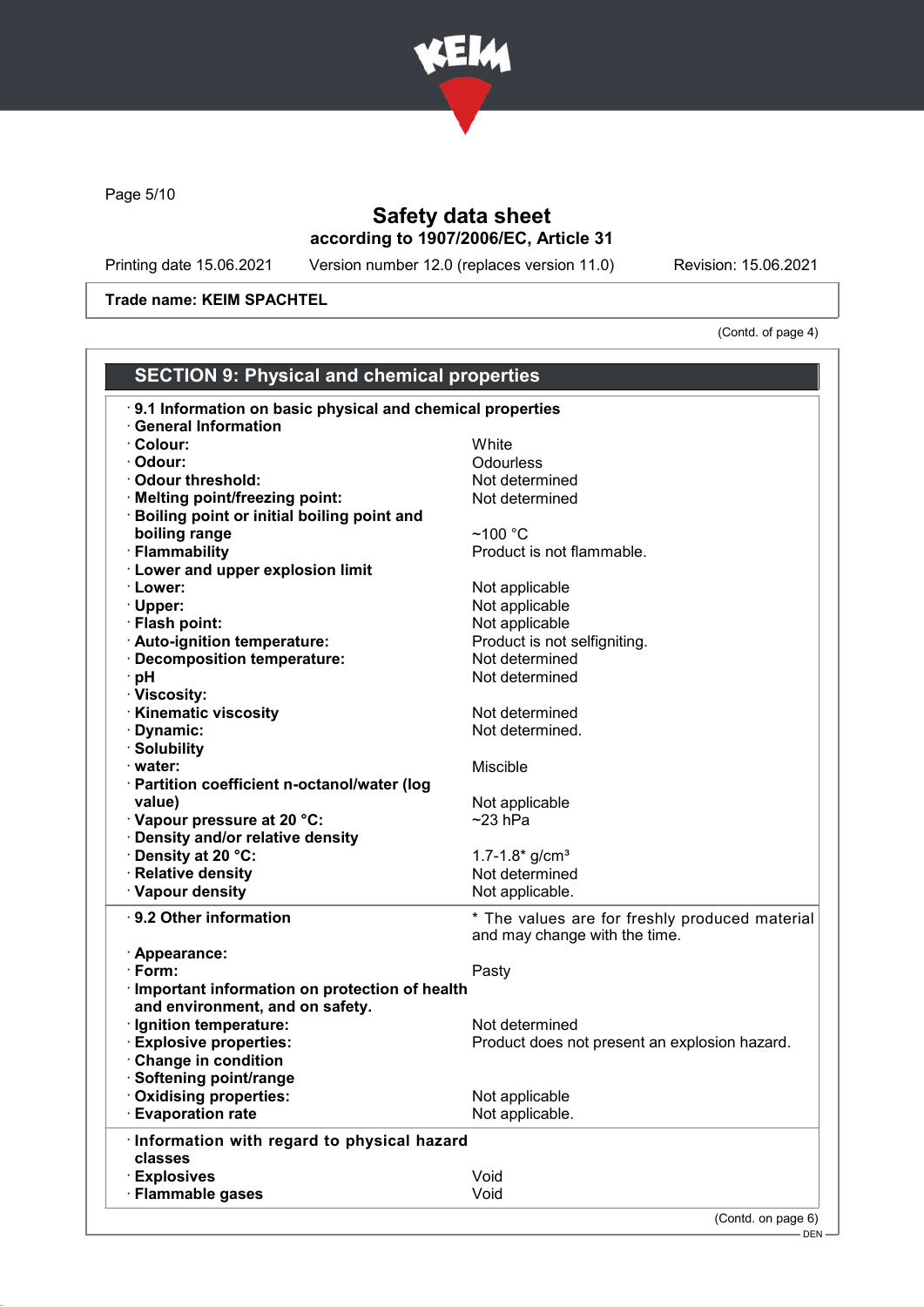

Page 6/10

## Safety data sheet according to 1907/2006/EC, Article 31

Printing date 15.06.2021 Version number 12.0 (replaces version 11.0) Revision: 15.06.2021

#### Trade name: KEIM SPACHTEL

|                                               |      | (Contd. of page 5) |
|-----------------------------------------------|------|--------------------|
| ∙ Aerosols                                    | Void |                    |
| ⋅ Oxidising gases                             | Void |                    |
| · Gases under pressure                        | Void |                    |
| · Flammable liquids                           | Void |                    |
| · Flammable solids                            | Void |                    |
| $\cdot$ Self-reactive substances and mixtures | Void |                    |
| · Pyrophoric liquids                          | Void |                    |
| · Pyrophoric solids                           | Void |                    |
| · Self-heating substances and mixtures        | Void |                    |
| <b>Substances and mixtures, which emit</b>    |      |                    |
| flammable gases in contact with water         | Void |                    |
| · Oxidising liquids                           | Void |                    |
| · Oxidising solids                            | Void |                    |
| Organic peroxides                             | Void |                    |
| Corrosive to metals                           | Void |                    |
| · Desensitised explosives                     | Void |                    |

### SECTION 10: Stability and reactivity

- · 10.1 Reactivity No further relevant information available.
- · 10.2 Chemical stability Stable under normal conditions of storage and use.

### · Thermal decomposition / conditions to be avoided:

- No decomposition if used according to specifications.
- · 10.3 Possibility of hazardous reactions No dangerous reactions known.
- · 10.4 Conditions to avoid No further relevant information available.
- · 10.5 Incompatible materials:
- Acids

Metals

#### · 10.6 Hazardous decomposition products:

No hazardous decomposition products if stored and handled as prescribed.

## **SECTION 11: Toxicological information**

· 11.1 Information on hazard classes as defined in Regulation (EC) No 1272/2008

· Acute toxicity Based on available data, the classification criteria are not met.

| $\cdot$ LD/LC50 values relevant for classification:                                                                        |                                                                     |  |
|----------------------------------------------------------------------------------------------------------------------------|---------------------------------------------------------------------|--|
| 13463-67-7 titanium dioxide [in powder form containing 1 % or more of particles with<br>aerodynamic diameter $\leq 10$ µm] |                                                                     |  |
|                                                                                                                            | Inhalative $ ATE \text{ mix } (4h)  > 5 \text{ mg/l } (inhalation)$ |  |
| ATE mix                                                                                                                    | $ >2,000$ mg/kg (dermal)                                            |  |
|                                                                                                                            | $>2,000$ mg/kg (orally)                                             |  |
| <b>NOAEL</b>                                                                                                               | 3,500 mg/kg /Oral (rat) (90d)                                       |  |
| · Skin corrosion/irritation Frequent persistent contact with the skin may cause skin irritation.                           |                                                                     |  |

(Contd. on page 7)  $-$  DEN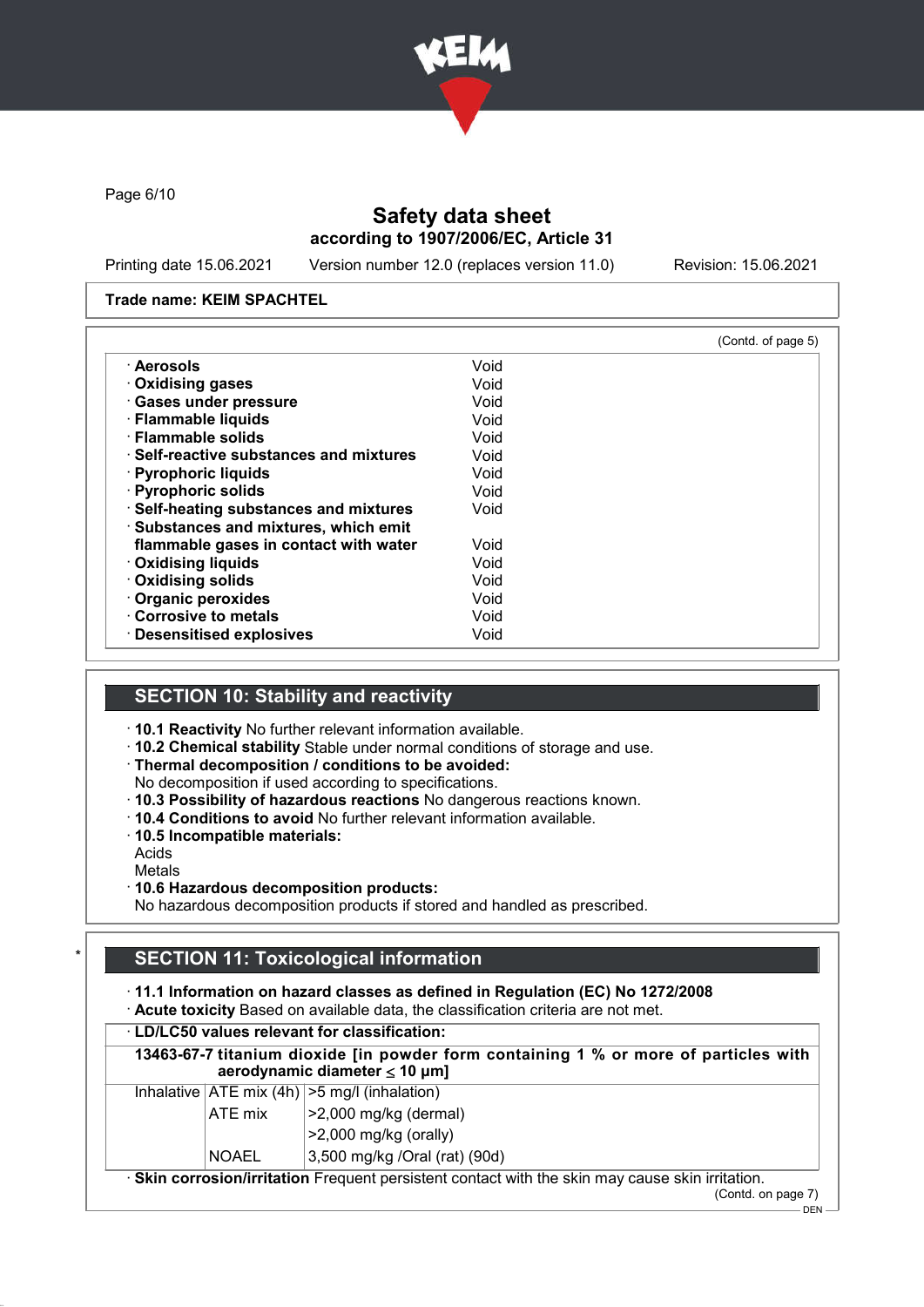

Page 7/10

### Safety data sheet according to 1907/2006/EC, Article 31

Printing date 15.06.2021 Version number 12.0 (replaces version 11.0) Revision: 15.06.2021

#### Trade name: KEIM SPACHTEL

- (Contd. of page 6) · Serious eye damage/irritation In case of longer exposure, irritating effect is possible.
- · during inhalation: Irritant effect possible.
- · during swallowing: Irritant effect possible
- · Respiratory or skin sensitisation Based on available data, the classification criteria are not met.
- · Germ cell mutagenicity Based on available data, the classification criteria are not met.
- · Carcinogenicity Based on available data, the classification criteria are not met.
- · Reproductive toxicity Based on available data, the classification criteria are not met.
- · STOT-single exposure Based on available data, the classification criteria are not met.
- · STOT-repeated exposure Based on available data, the classification criteria are not met.
- · Aspiration hazard Based on available data, the classification criteria are not met.
- · Other information (about experimental toxicology):
- Experimental analysis are not available.

The product was not tested. The statements on toxicology have been derived from the properties of the individual components.

- Subacute to chronic toxicity:
- **Repeated dose toxicity**
- 13463-67-7 titanium dioxide [in powder form containing 1 % or more of particles with aerodynamic diameter ≤ 10 μm]

Inhalative NOAEC 10 mg/m<sup>3</sup> (rat) (90d)

· CMR effects (carcinogenity, mutagenicity and toxicity for reproduction) Not applicable · 11.2 Information on other hazards

### **Endocrine disrupting properties**

None of the ingredients is listed.

## **SECTION 12: Ecological information**

· 12.1 Toxicity

### Aquatic toxicity:

13463-67-7 titanium dioxide [in powder form containing 1 % or more of particles with aerodynamic diameter ≤ 10 μm]

NOEC ≥100,000 mg/kg (sediment fresh water)

- EC50  $|>100$  mg/kg (freshwater alga) (OECD 201)
- EC 50 >10,000 mg/l (algae) (ISO 10253)
- LC 50  $|>10,000$  mg/l (marine fish) (OECD 203)
	- >1,000 mg/l (freshwater fish) (EPA-540/9-85-006)
		- >1,000 mg/l (daphnia) (OECD 202)
- · 12.2 Persistence and degradability No further relevant information available.
- · 12.3 Bioaccumulative potential No further relevant information available.
- · 12.4 Mobility in soil No further relevant information available.
- · 12.5 Results of PBT and vPvB assessment
- · PBT: Not applicable

### · vPvB: Not applicable

(Contd. on page 8)

DEN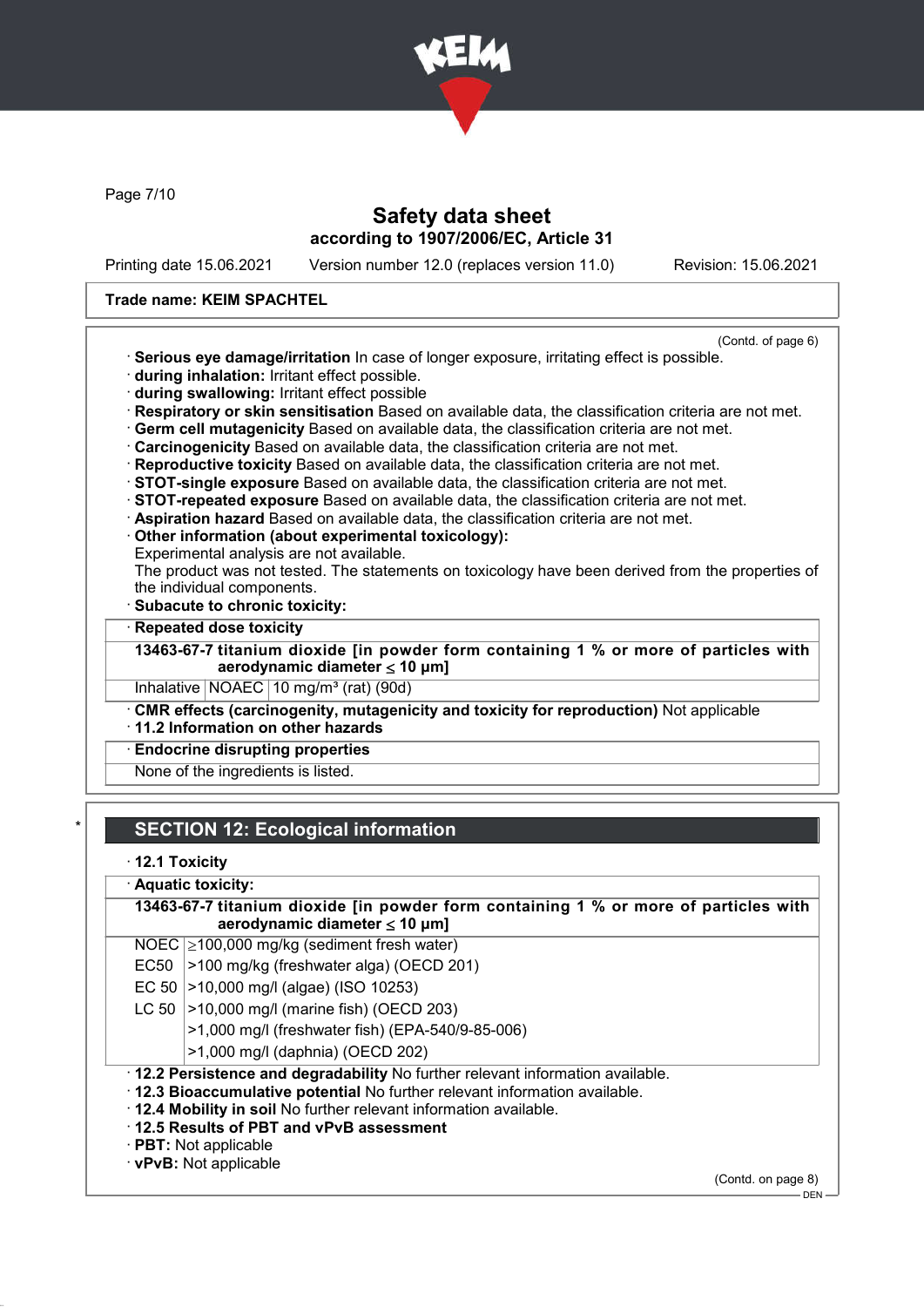

Page 8/10

## Safety data sheet according to 1907/2006/EC, Article 31

Printing date 15.06.2021 Version number 12.0 (replaces version 11.0) Revision: 15.06.2021

#### Trade name: KEIM SPACHTEL

#### · 12.6 Endocrine disrupting properties

(Contd. of page 7)

- The product does not contain substances with endocrine disrupting properties.
- · 12.7 Other adverse effects No further relevant information available.
- · Additional ecological information:
- · AOX-indication:

Due to the substance of content which do not include organic jointed halogens, the product can not take influence on the AOX-load of the waste water.

· According to the formulation contains the following heavy metals and compounds from the EU guideline NO. 2006/11/EC:

The product contains TiO2.

### General notes:

At present there are no ecotoxicological assessments.

The statements on ecotoxicology have been derived from the properties of the individual components.

Do not allow product to reach ground water, water course or sewage system.

Water hazard class 1 (German Regulation) (Self-assessment): slightly hazardous for water

### SECTION 13: Disposal considerations

#### · 13.1 Waste treatment methods

**Recommendation** 

Disposal must be made according to official regulations.

Must not be disposed with household garbage. Do not allow product to reach sewage system.

European waste catalogue

- 08 01 12 waste paint and varnish other than those mentioned in 08 01 11
- · Uncleaned packaging:
- · Recommendation: Disposal must be made according to official regulations.
- Recommended cleansing agents: Water, if necessary with cleansing agents.

## SECTION 14: Transport information

| $\cdot$ 14.1 UN number or ID number<br>· ADR, IMDG, IATA | Void |                    |
|----------------------------------------------------------|------|--------------------|
| 14.2 UN proper shipping name<br>· ADR, IMDG, IATA        | Void |                    |
| · 14.3 Transport hazard class(es)                        |      |                    |
| · ADR, IMDG, IATA<br>· Class                             | Void |                    |
| 14.4 Packing group<br>· ADR, IMDG, IATA                  | Void |                    |
|                                                          |      | (Contd. on page 9) |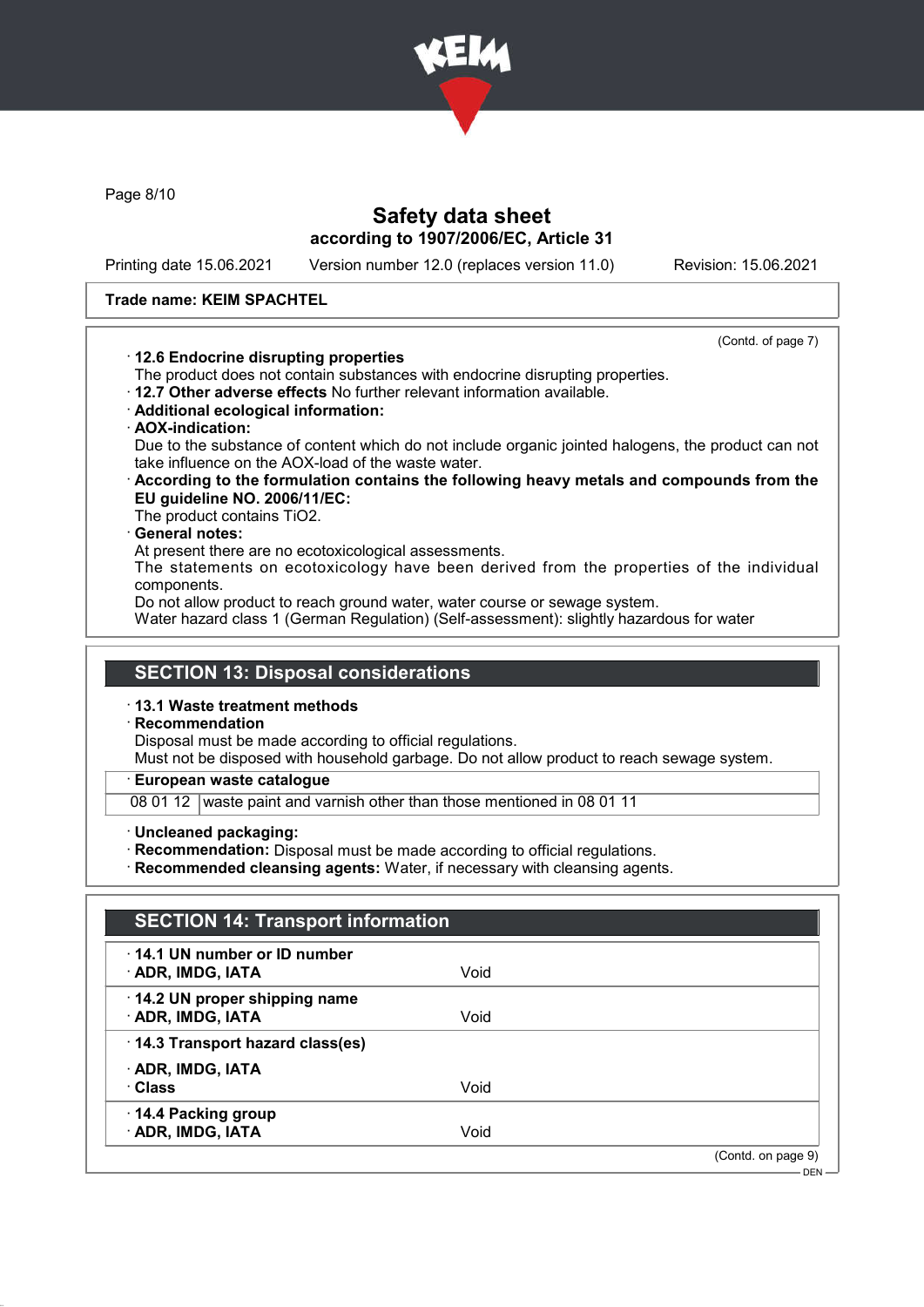

Page 9/10

## Safety data sheet according to 1907/2006/EC, Article 31

Printing date 15.06.2021 Version number 12.0 (replaces version 11.0) Revision: 15.06.2021

Trade name: KEIM SPACHTEL

|                                                                                                      | (Contd. of page 8) |
|------------------------------------------------------------------------------------------------------|--------------------|
| $\cdot$ 14.5 Environmental hazards:                                                                  |                    |
| · Marine pollutant:                                                                                  | No.                |
| 14.6 Special precautions for user                                                                    | Not applicable     |
| 14.7 Maritime transport in bulk according to                                                         |                    |
| <b>IMO instruments</b>                                                                               | Not applicable     |
| · Transport/Additional information:<br>No dangerous good in sense of these transport<br>regulations. |                    |
| · UN "Model Regulation":                                                                             | Void               |

## SECTION 15: Regulatory information

- · 15.1 Safety, health and environmental regulations/legislation specific for the substance or mixture
- · Labelling according to Regulation (EC) No 1272/2008 For information on labelling please refer to section 2 of this document.
- · Directive 2012/18/EU

· Named dangerous substances - ANNEX I None of the ingredients is listed.

LIST OF SUBSTANCES SUBJECT TO AUTHORISATION (ANNEX XIV)

None of the ingredients is listed.

· DIRECTIVE 2011/65/EU on the restriction of the use of certain hazardous substances in electrical and electronic equipment – Annex II

None of the ingredients is listed.

· REGULATION (EU) 2019/1148

· Annex I - RESTRICTED EXPLOSIVES PRECURSORS (Upper limit value for the purpose of licensing under Article 5(3))

None of the ingredients is listed.

Annex II - REPORTABLE EXPLOSIVES PRECURSORS

None of the ingredients is listed.

· National regulations:

· Waterhazard class: Water hazard class 1 (Self-assessment): slightly hazardous for water.

· Other regulations, limitations and prohibitive regulations

· Substances of very high concern (SVHC) according to REACH, Article 57 Not applicable · Product-Code/Giscode: BSW10

- 
- · 15.2 Chemical safety assessment: A Chemical Safety Assessment has not been carried out.

(Contd. on page 10)

DEN